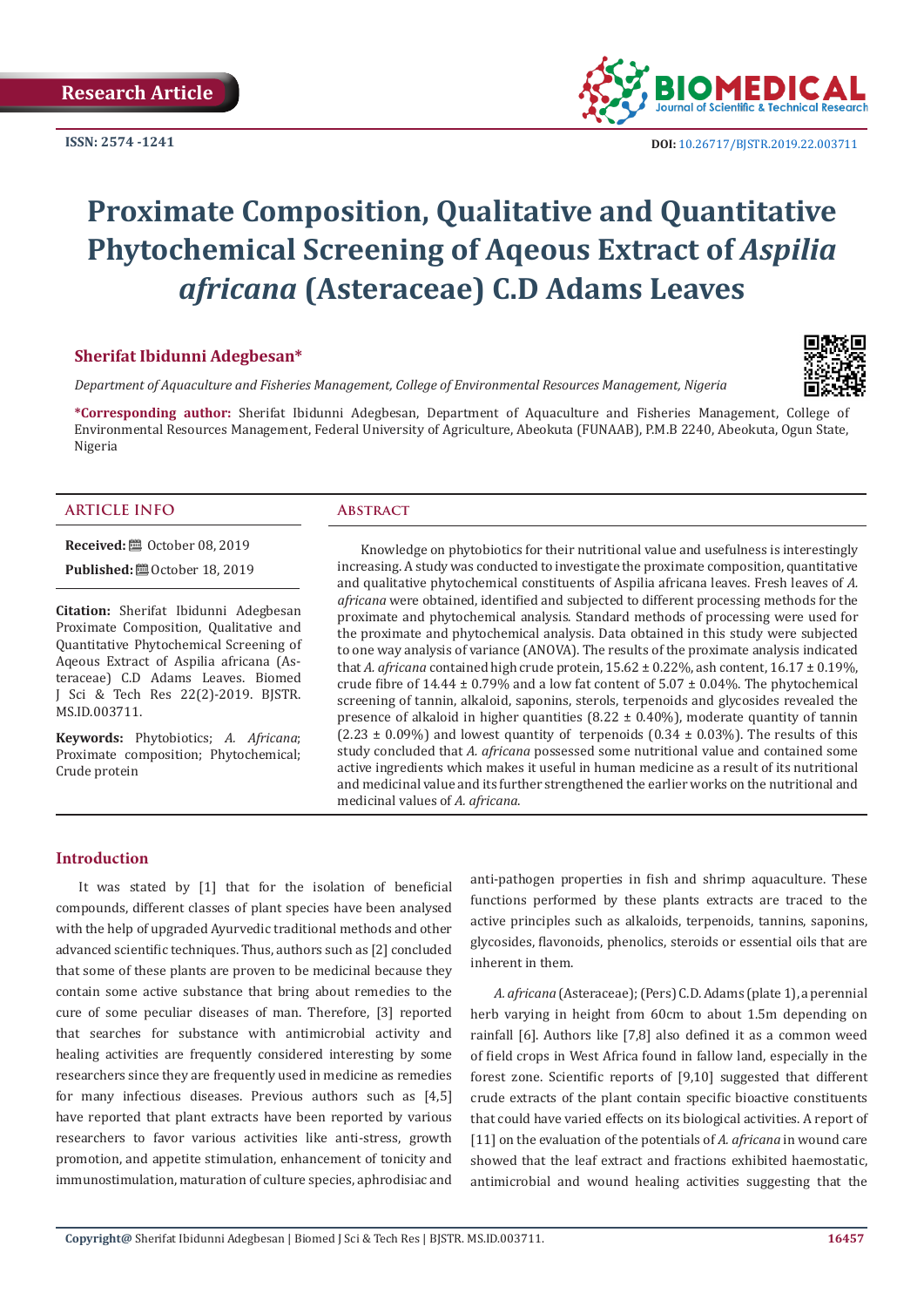constituents of the leaves may play a useful role in wound care. [12,13] both reported that phytochemical analysis of the extract and fractions indicated the presence of typical plant constituents such as alkaloids, saponins, sterols, terpenoids, carbohydrates, glycosides and tannins. The phytochemical analysis and subsequent quantification of *A. africana* revealed the presence of high amount of some bioactive compounds; saponins, tannins, alkaloids, flavonoids, terpenoid and phenol, but little amount of steroids, phylobatannin and cardiac glycoside [9].

The work of [11] concluded that these metabolites are usually responsible for the biological and pharmacological activities of these medicinal plants. The result of preliminary phytochemical analysis of the petals of *A. africana* in the study of [14] showed the presence of saponins, tannins, flavonoids and cardiac glycosides. Flavonoids exhibit a broad range of biological activity such as antimicrobial, anticancer, anti-allergic as well as anti-tumour properties. Also, flavonoids are potent water-soluble antioxidants and free radical scavengers, which prevent oxidative cell damage, have strong anticancer activity [15,16] is of opinion that flavonoid in the plant petal is an important component of a normal diet, and has been suggested that flavonoid-rich foods may limit neurodegeneration and prevent or reverse normal or abnormal deterioration in cognitive performance. Furthermore, a report of [17,18] on saponins which were present in abundant quantity in *A. africana* petal has anti-inflammatory, anti-yeast, anti-fungal, anti-tumours, anti-parasitic and antiviral activities that confirms its usefulness in trado-medicinal practices.

In addition, [19] stated that it has the property of precipitating and coagulating red blood cells and some characteristics of saponins include formation of foams in aqueous solutions, hemolytic activity, cholesterol binding properties and bitterness). [14] stated that these properties bestow high medicinal activities on the extracts from *A. africana*. Another important metabolite and active compound in *A. africana* is tannins which have astringent and detergent properties were also present in trace quantity in the plant petal, and this could be responsible for their anti-fungal activity when used against diarrhoea and malaria. This coincides with reported works of [20-23] confirmed the nutritional and medicinal importance of *A. africana* leaves which has been established and to obtain effective performance and feed efficiency, diet should be formulated to meet the needs of animal particularly age or stage of production. It is commonly used to feed livestock particularly sheep and goats [24]. Hence this study entails the investigation of aqueous extract of *A. africana* leaves for its nutritional and phytochemical constituents and importance.

# **Materials and Methods**

# **Collection and Harvesting of the Phytobiotic**

Fresh young leaves of *A. Africana* was harvested separately within the premises of Federal University of Agriculture, Abeokuta, and Ogun State, Nigeria. The plants was authenticated in the Department of Forestry and Wildlife where a voucher specimen was maintained for the plant (*A. africana* ID No: UAHA/08.180001). The leaves of the phytobiotic was obtained by harvesting whole plant (stem and leaves) above a 3cm stubble height within the mid vegetative to early flowering stage of development as described by [25]. Thereafter, the leaves was hand-plucked from stems and separately put directly into jute-bag. Fresh samples of the leaves were taken to the laboratories for the proximate and phytochemical (quantitative and quantitative) analysis.

## **Proximate (Nutritional) Analysis of the Phytobiotic**

After sample collection and identification, 200g of fresh *A. africana* leaves were weighed using a weighing scale (mettler Toledo FB602), the leaves were air-dried and grinded to fine powder using an electric blender ((Century, CB-8231-M). Proximate analysis of moisture content, crude fibre, crude protein content, carbohydrate and fat content were carried out following procedure as described by [26] in SOAR research and diagnostic laboratory. Abeokuta, Ogun state, affiliated to Federal University of Agriculture, Abeokuta, Ogun state.

# **Phytochemical Screening of Aqueous Extract of the Phytobiotic**

80 g of the plant powder were weighed weighing balance (mettler Toledo FB602) and homogenized in a clean electric blender containing 80ml sterile distilled water following procedures as described by [27]. The homogenates (amber green solution) were shaken for 1 hr in a rotary flask and after 72 hours, filtered into separate sterile containers using a funnel containing sterile cotton wood and later with Whatman No. 1 filter paper. The liquid filtrates were transferred into sterile MacCartney bottles and stored in the refrigerator. The qualitative and quantitative phytochemical screening of leaves paste of *A. africana* was carried out following procedures as described by [28-30] in TETRA "A" analytical and diagnostic laboratory affiliated to Federal University of Agriculture, Abeokuta, Ogun state.

# **Results and Discusssion**

# **Proximate Composition (%) of** *A. africana* **Leaves**

The proximate composition of *A. africana* leaves is presented in (Table 1). Ash content is the highest (16.17%) in *A. africana* leaves also with a crude protein content of 15.62% and ether extract of 5.07%. The leaves has a high moisture content of 9.65% and rich in fibre content of 14.4%. The nutritional analysis of the leaves in this present study showed that crude protein and crude fibre are high in *A. africana*. This suggest that the plant is an important source of plant proteins likewise the high fibre contents in these leaves could help to maintain gastro-intestinal tract health [31]. Also, protein, containing nitrogen in any food sample is used as an indication of protein level usually termed as crude protein which is different from true protein [32]. In this study, protein content of 15.62% in *A. africana* leaves indicated that *A. africana* leaves are rich in protein.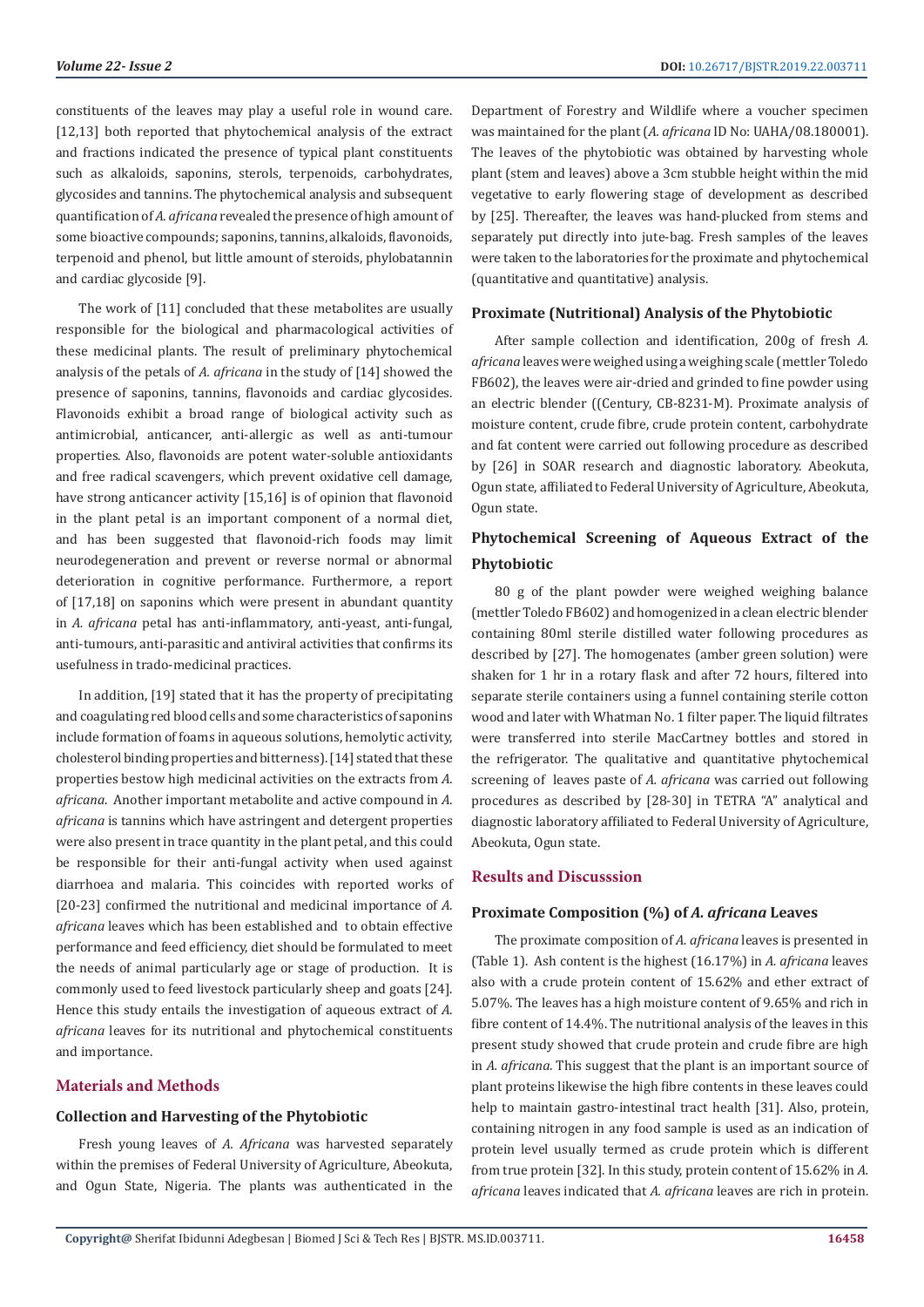Also, high crude protein in this leaves is in line with the work of [23,33] who made similar discovery. The high fibre content in *A*. *africana* leaves is in agreement with the work of [14] who made similar findings in *A. africana*. This implies that the plant has more woody materials as stated by [34] that fibre determination is the criteria for judging purity of herbal crude drugs. The carbohydrate content of 61.64% is comparable with the work of [35]. This is an indication that the plant is a good source of energy for both human and animal use. Carbohydrate as it is present in *A. africana* in this present study corroborated with the work of [14,24] who reported the presence of carbohydrate in *A. Africana* leaves.

**Table 1:** Proximate compositions of *Aspilia africana* leaves (% Dry weight).

| <b>Proximate Components</b> | Amount $(\% )$   |
|-----------------------------|------------------|
| Ash                         | $16.17 \pm 0.19$ |
| Ether extract               | $5.07 \pm 0.04$  |
| Crude Protein               | $15.62 \pm 0.22$ |
| Moisture Content            | $9.65 \pm 0.24$  |
| Crude Fibre                 | $14.44 \pm 0.79$ |
| Nitrogen free extract       | $39.06 \pm 0.89$ |
| Carbohydrate                | $61.64 \pm 0.74$ |

# **Qualitative and Quantitative Phytochemical Analysis of**  *A. africana* **Leaves**

**Table 2:** Qualitative Profile of Phytochemicals Found in *Aspilia africana* leaves.

| Phytochemical     | <b>Status</b> |
|-------------------|---------------|
| Alkaloid          | $^{++}$       |
| Saponin           | $^{++}$       |
| Flavonoid         |               |
| Sterols           | $\ddot{}$     |
| Terpenoid         | $\ddot{}$     |
| Cardiac glycoside | $\ddot{}$     |
| Tannin            | $^{++}$       |

Qualitative Profile of Phytochemicals Found in Aspilia africana leaves.

The qualitative phytochemicals found in *A. africana* leaves is shown in (Table 2). Alkaloid is highly present followed by saponins and tannins which are moderately present, while sterols, terpenoids and glycosides are slightly present. The quantitative phytochemicals found in *A. africana* leaves is shown in (Table 3). *A. africana* leaves contained the highest crude yield of carbohydrate (61.64  $\pm$  0.74%), followed by alkaloid with the yield of 8.22  $\pm$ 0.40% and saponin with the yield of  $4.20 \pm 0.05$ % and terpenoid having the lowest yield of  $0.34 \pm 0.03\%$ . The results of quantitative and qualitative phytochemical analysis (aqueous extract) in the leaves of *A. africana* revealed the presence of alkaloid in moderate quantities. Alkaloids possess high antimicrobial activities by disrupting the function of cytoplasm membrane causing the

leakage of some beneficial metabolite and inactivated bacterial enzymatic system [36]. This result was corroborated by the work of [24] who revealed the presence of alkaloid in moderate quantity in *A. africana*. Saponins which are present in abundant quantities in *A. africana* leaves possess some anti-inflamtory and anti-microbial activities as described by some researchers [17,18].

**Table 3:** Quantitative Profile of Phytochemicals Found in *Aspilia africana* leaves.

| Phytochemical | Amount $(\% )$   |
|---------------|------------------|
| Alkaloid      | $8.22 \pm 0.40$  |
| Saponin       | $4.20 \pm 0.05$  |
| Sterols       | $0.40 \pm 0.01$  |
| Terpenoid     | $0.34 \pm 0.03$  |
| Glycoside     | $1.18 \pm 0.04$  |
| Tannin        | $2.23 \pm 0.09$  |
| Carbohydrate  | $61.64 \pm 0.74$ |

It also has the ability of precipitation and coagulation of red blood cells and thus serving as a haemolytic agent [19]. This observation is in agreement with the reports of [14,24,37] who revealed the presence of saponin in *A. africana*. The absence of flavonoid in *A. africana* as observed in this study corroborated with the work of [24]. Steroid and terpenoid which are known to inhibit microbial growth by destroying the plasma membrane, thus leaking the cell cytoplasm causing cellular death and therefore reducing pathogenic diseases [38] is present in *A. africana* leaves. This present investigation also revealed the preence of tannin in moderate quantities in the leaves of *A. africana*. The presence of tannins in the plant indicated that these plants can act as an astringent and this might suggest that *A. africana* leaves could have anti-viral and anti-bacteria properties. This corroborates the reports of [14] who recorded the presence of tannin in *A. africana* leaves. This report revealed the presence of cardiac glycoside in small quantity in *A. africana* leaves which is in agreement with the works of [14,39] who discovered similar findings on *A. africana*. The presence of cardiac glycoside in this plant suggest that the plant could be of medical importance and the bases of use in ethno medicines

#### **Conclusion**

This present study elucidated the importance of the nutritional compostion and the quantitative and qualitative phytochemicals constituents inherent in *A. africana* leaves which confirmed that the leaves is a potent medicinal plant as a result of the important active phyto-compounds present in the leaves and as such, this study has detailed its potential for use in herbal medicine. Also. *A. africana* leaves could also be used as an anti-microbial due to the important phytochemicals such as steroid, alkaloid and terpenoid present in the leaves. Furthermore, the high protein and fibre contents present in the *A. africana* leaves indicated that plant could serve as an important forage material for animal consumption.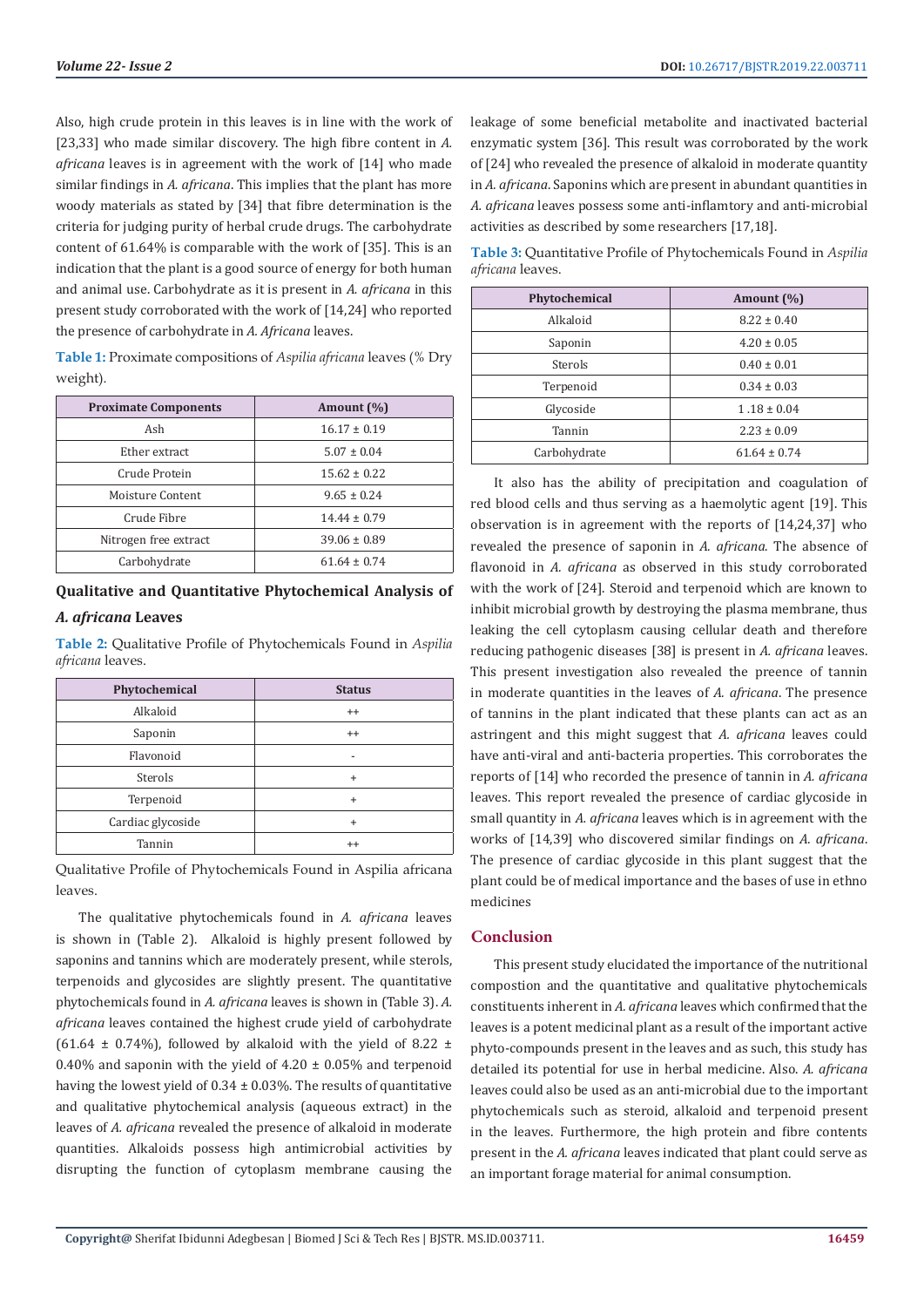#### **References**

- 1. [Bawankar R, Singh P, Subramanaian B \(2014\) Bioactive compounds](https://www.researchgate.net/publication/262797873_Bioactive_compounds_and_medicinal_properties_of_Aloe_vera_L_An_update)  [and medicinal properties of Aloe vera L.: An Update. Journal of Plant](https://www.researchgate.net/publication/262797873_Bioactive_compounds_and_medicinal_properties_of_Aloe_vera_L_An_update)  [Sciences 2\(3\): 102-107.](https://www.researchgate.net/publication/262797873_Bioactive_compounds_and_medicinal_properties_of_Aloe_vera_L_An_update)
- 2. Sliva Junior AA, Vizotto VJ, Giorgi E, Macedo SG, Marques LF, et al. (1994) Plants medicinals, caracterizacao e cultivo EPAGRI. Bol Tecnico Florianopolis 68: 1-71.
- 3. [Odunbaku OA, Ilusanya OA \(2008\) Antibacterial Activity of the Ethanolic](https://www.ncbi.nlm.nih.gov/pmc/articles/PMC4939345/)  [and Methanolic Leaf Extracts of Some Tropical Plants on Some Human](https://www.ncbi.nlm.nih.gov/pmc/articles/PMC4939345/)  [Pathogenic Microbes. Research Journal of Agriculture and Biological](https://www.ncbi.nlm.nih.gov/pmc/articles/PMC4939345/)  [Sciences 4\(5\): 373-376.](https://www.ncbi.nlm.nih.gov/pmc/articles/PMC4939345/)
- 4. [Chakraborty SB, Hancz C \(2011\) Application of phytochemicals as](https://onlinelibrary.wiley.com/doi/abs/10.1111/j.1753-5131.2011.01048.x)  [immunostimulant, antipathogenic and antistress agents in finfish](https://onlinelibrary.wiley.com/doi/abs/10.1111/j.1753-5131.2011.01048.x)  [culture. Reviews in Aquaculture 3: 103-119.](https://onlinelibrary.wiley.com/doi/abs/10.1111/j.1753-5131.2011.01048.x)
- 5. [Citarasu T \(2010\) Herbal biomedicines: a new opportunity for](https://link.springer.com/article/10.1007/s10499-009-9253-7)  [aquaculture industry. Aquaculture International 18: 403-414.](https://link.springer.com/article/10.1007/s10499-009-9253-7)
- 6. [Akobundu IO \(1987\) Weed Science in the Tropics: Principles and](https://www.cabdirect.org/cabdirect/abstract/19880711194)  [practice. Chichester, John Wiley and sons. United Kingdom pp. 522.](https://www.cabdirect.org/cabdirect/abstract/19880711194)
- 7. [Burkill HM \(1985\) The Useful Plants of West Tropical Africa. Royal](https://link.springer.com/article/10.1007/BF02859140)  [Botanical Garden 40\(2\): 446-447.](https://link.springer.com/article/10.1007/BF02859140)
- 8. [Hutchinson J \(1962\) Flora of West Tropical Africa, Mill Bank, London:](https://trove.nla.gov.au/work/23154653?selectedversion=NBD24561611)  [Crown Agents for Overseas Government and Administration 119.](https://trove.nla.gov.au/work/23154653?selectedversion=NBD24561611)
- 9. [Kuiate JR, Amvam Zollo PH, Lamaty G, Menut C, Bessiere JM, et al. \(1999\)](https://onlinelibrary.wiley.com/doi/abs/10.1002/%28SICI%291099-1026%28199905/06%2914%3A3%3C167%3A%3AAID-FFJ802%3E3.0.CO%3B2-O)  [Composition of the Essential oils from the leaves of two varieties of](https://onlinelibrary.wiley.com/doi/abs/10.1002/%28SICI%291099-1026%28199905/06%2914%3A3%3C167%3A%3AAID-FFJ802%3E3.0.CO%3B2-O)  [Aspilia africana \(Pers\). Flavour and Fragrance Journal 14\(3\): 167-169.](https://onlinelibrary.wiley.com/doi/abs/10.1002/%28SICI%291099-1026%28199905/06%2914%3A3%3C167%3A%3AAID-FFJ802%3E3.0.CO%3B2-O)
- 10. [Okoli CO, Akah PA, Nwafor SV, Anisiobi AL, Ibegbunam IN, et al. \(2007\)](http://europepmc.org/abstract/med/16950582)  [Anti-inflammatory activity of hexane leaf extract of Aspilia africana CD](http://europepmc.org/abstract/med/16950582)  [Adams. Journal of Ethnopharmacology 109\(2\): 219-225.](http://europepmc.org/abstract/med/16950582)
- 11. [Obuzor GU, Nkom JN \(2010\) Fatty Acid Composition of Aspilia africana](http://www.soeagra.com/iaast/vol2/ARTICLE%202.pdf)  [\(Nigerian\). International Archive of Plant Sciences Technology 1\(2\): 13-](http://www.soeagra.com/iaast/vol2/ARTICLE%202.pdf) [19.](http://www.soeagra.com/iaast/vol2/ARTICLE%202.pdf)
- 12. [Okoli CO, Akah PA, Nwafor SV, Anisiobi AL, Ibegbunam IN, et al. \(2007\)](https://www.researchgate.net/publication/6838556_Anti-inflammatory_activity_of_hexane_leaf_extract_of_Aspilia_africana_CD_Adams)  [Anti-inflammatory activity of hexane leaf extract of Aspilia africana CD](https://www.researchgate.net/publication/6838556_Anti-inflammatory_activity_of_hexane_leaf_extract_of_Aspilia_africana_CD_Adams)  [Adams. Journal of Ethnopharmacology 109\(2\): 219-225](https://www.researchgate.net/publication/6838556_Anti-inflammatory_activity_of_hexane_leaf_extract_of_Aspilia_africana_CD_Adams)
- 13. [Olonishakin A, Adei Edeh PO, Idok R \(2010\) Oil quality characteristics of](http://www.academix.ng/search/paper.html?idd=3300012304)  [Cultivars sinnensis and Citrullus lanatus seed oils. J Chem Soc Nig 35\(1\):](http://www.academix.ng/search/paper.html?idd=3300012304)  [28-32.](http://www.academix.ng/search/paper.html?idd=3300012304)
- 14. [Essiett U, Akpan UI \(2013\) Comparative Phytochemical and Physico](https://pdfs.semanticscholar.org/e49d/6997ebaabbc6b3d4151fa215b63fad86fb39.pdf)[chemical Properties of Aspilia africana \(Pers\) C. D. Adams and Tithonia](https://pdfs.semanticscholar.org/e49d/6997ebaabbc6b3d4151fa215b63fad86fb39.pdf)  [diversifolia \(Hemsl\) A. Gray Petals as a Scientific Backing to Their](https://pdfs.semanticscholar.org/e49d/6997ebaabbc6b3d4151fa215b63fad86fb39.pdf)  [Tradomedicinal Potentials. International Journal of Modern Biology and](https://pdfs.semanticscholar.org/e49d/6997ebaabbc6b3d4151fa215b63fad86fb39.pdf)  [Medicine 3\(2\): 88-100.](https://pdfs.semanticscholar.org/e49d/6997ebaabbc6b3d4151fa215b63fad86fb39.pdf)
- 15. [Pietta PG \(2000\) Flavonoids as Antioxidants. Journal of Natural](https://pubs.acs.org/doi/10.1021/np9904509)  [Production 63\(7\): 1035-1042.](https://pubs.acs.org/doi/10.1021/np9904509)
- 16. [Spencer J \(2010\) The impact of fruit flavonoids on memory and](https://www.ncbi.nlm.nih.gov/pubmed/20955649)  [cognition. British Journal of Nutrition 104\(3\): 40-47.](https://www.ncbi.nlm.nih.gov/pubmed/20955649)
- 17. [Sofowora AN \(2008\) A medicinal plants and traditional medicine in](https://pdfs.semanticscholar.org/7b6f/7ffe3a8fb509450ab0c52500f6dc36f72667.pdf)  [West Africa, 3rd edition. John Wiley and Sons Ltd. New York, USA, pp.](https://pdfs.semanticscholar.org/7b6f/7ffe3a8fb509450ab0c52500f6dc36f72667.pdf)  [200-203.](https://pdfs.semanticscholar.org/7b6f/7ffe3a8fb509450ab0c52500f6dc36f72667.pdf)
- 18. [Sparg SG, Light ME, Stadan JV \(2004\) Biological Activities and](https://www.ncbi.nlm.nih.gov/pubmed/15325725)  [Distribution of Plant Saponins. Journal of Ethnopharmacology 94: 219-](https://www.ncbi.nlm.nih.gov/pubmed/15325725) [243.](https://www.ncbi.nlm.nih.gov/pubmed/15325725)
- 19. [Okwu DE \(2004\) Phytochemicals and vitamins content of indigenous](http://www.scirp.org/(S(vtj3fa45qm1ean45vvffcz55))/reference/ReferencesPapers.aspx?ReferenceID=916714)  [species of southeastern Nigeria. Journal of Sustainable Agricultural](http://www.scirp.org/(S(vtj3fa45qm1ean45vvffcz55))/reference/ReferencesPapers.aspx?ReferenceID=916714)  [Environment 6\(1\): 30-37.](http://www.scirp.org/(S(vtj3fa45qm1ean45vvffcz55))/reference/ReferencesPapers.aspx?ReferenceID=916714)
- 20. [Bouquet MN, Harvey VL, Debray AH \(2008\) Mechanism of Pain in non](https://pdfs.semanticscholar.org/b6d6/c83b6c2940da77b8b22382138532074c8ff2.pdf)[malignant diseases. Curopin Support Pallat Care 2\(2\): 133-228.](https://pdfs.semanticscholar.org/b6d6/c83b6c2940da77b8b22382138532074c8ff2.pdf)
- 21. Trease GE, Evans WE (2002) Pharmacognosy. (15<sup>th</sup> Edition) W.B. Saunders Company Limited, London 585.
- 22. Bruneton J (1999) Pharmacognosy, Phytochemistry, Medicinal Plants. Second Edn, Lavoister publishers, France pp. 1-1119.
- 23. [Adedeji OA, Ajibade MO, Folayan JA \(2015\) Effect of Aspillia africana](https://pdfs.semanticscholar.org/a0bd/b8f39c0e09b73e226d43138309ff795984e5.pdf) [leaves on reproduction of rabbit. Journal of Development and](https://pdfs.semanticscholar.org/a0bd/b8f39c0e09b73e226d43138309ff795984e5.pdf) [Agricultural Economics 7\(6\): 231-236.](https://pdfs.semanticscholar.org/a0bd/b8f39c0e09b73e226d43138309ff795984e5.pdf)
- 24. [Agbor RB, Ekpo IA, Ekanem BE \(2012\) Antimicrobial Properties and](http://www.ijastnet.com/journals/Vol_2_No_7_August_2012/11.pdf) [Nutritional Composition of Aspilia africana C.D. Adams, International](http://www.ijastnet.com/journals/Vol_2_No_7_August_2012/11.pdf) [Journal of Applied Science and Technology 2: 7-12](http://www.ijastnet.com/journals/Vol_2_No_7_August_2012/11.pdf)
- 25. [Kalu BA, Njike MC, Ikurior SA \(1986\) Evaluating the potential of](https://www.ajol.info/index.php/njap/article/view/124395) [Tridax procumbens for livestock feed. II. Seasonal changes in chemical](https://www.ajol.info/index.php/njap/article/view/124395) [composition. Nigerian Journal of Animal Production 13: 23-28.](https://www.ajol.info/index.php/njap/article/view/124395)
- 26.(2011) AOAC Association of International Official Analytic Chemists, AOAC International, 18th edn, Arlington, Virginia.
- 27. Sofowora AN (1982) A medicinal plants and traditional medicine in West Africa, 3rd (edn.). John Wiley and Sons Ltd. New York, USA pp. 200-203.
- 28. Harborne JB (1973) Phytochemical methods. Chapman and Hall Ltd. London pp. 49-188.
- 29. [Trease GE, Evans WC \(1989\) Pharmacognsy. 11](https://onlinelibrary.wiley.com/doi/abs/10.1002/jps.2600690550)<sup>th</sup> edn. Brailliar Tiridel [Can. Macmillian publishers](https://onlinelibrary.wiley.com/doi/abs/10.1002/jps.2600690550) [London, England.](file:///E:/varalakshmi/18-10-2019/BJSTR.MS.ID.003711/BJSTR-VET-19-RA-151_W/London%20WC1R%2049G,%20England.)
- 30. Sofowara A (1993) Medicinal plants and Traditional medicine in Africa. Spectrum Books Ltd, Ibadan, Nigeria pp. 289.
- 31. African Pharmacopoeia (1986) Dau Istrc Scientific Publications Lagos, Nigeria pp. 140-150.
- 32. Okon EU (2005) Handbook of basic food and beverage analysis. Etovin publ, AKS, Nigeria p. 53-70.
- 33. [Ojebiyi OO, Shittu MD, Oladunjoye IO, Omotola OB, Olaniyi SA, et al.](https://www.ajol.info/index.php/ijaaar/article/view/96944) [\(2013\) Haematology, carcass and relative organ height of growing](https://www.ajol.info/index.php/ijaaar/article/view/96944) [rabbits on skip-a-day concentrate feeding regime. International Journal](https://www.ajol.info/index.php/ijaaar/article/view/96944) [of Applied Agricultural and Apicultural research 9: 167-174.](https://www.ajol.info/index.php/ijaaar/article/view/96944)
- 34. [Agarwal A \(2005\) Critical issues in Quality control of Herbal products.](https://www.pharmatutor.org/articles/review-quality-control-herbal-drugs) [Pharma Times 37\(6\): 9-11.](https://www.pharmatutor.org/articles/review-quality-control-herbal-drugs)
- 35. [Javid H, Abdul LK, Najeeb UR, Zainullah FK, Sejed T, et al. \(2009\)](https://scialert.net/abstract/?doi=pjn.2009.620.624) [Proximate and Nutrient Investigations of Selected Medicinal Plants](https://scialert.net/abstract/?doi=pjn.2009.620.624) [Species of Pakistan. Pakistan Journal of Nutrition 8: 620-624.](https://scialert.net/abstract/?doi=pjn.2009.620.624)
- 36. [Harlina PA, Subrajitino E, Nursyam H \(2013\) The Identification of](https://www.semanticscholar.org/paper/The-Identification-of-Chemical-Compound-and-Test-of-Harlina-Prajitno/1bcc44d6bac8e3b88e7fb0cc8a143a5dfc4378e2) [Chemical Compound and Antibacterial Activity Test of Kopasanda](https://www.semanticscholar.org/paper/The-Identification-of-Chemical-Compound-and-Test-of-Harlina-Prajitno/1bcc44d6bac8e3b88e7fb0cc8a143a5dfc4378e2) (*Chromolaena odorata* [L.\) Leaf Extract Against Vibriosis-Causing Vibrio](https://www.semanticscholar.org/paper/The-Identification-of-Chemical-Compound-and-Test-of-Harlina-Prajitno/1bcc44d6bac8e3b88e7fb0cc8a143a5dfc4378e2) [harveyi \(MR 275 Rif\) on Tiger Shrimp. Aquatic Science and Technology](https://www.semanticscholar.org/paper/The-Identification-of-Chemical-Compound-and-Test-of-Harlina-Prajitno/1bcc44d6bac8e3b88e7fb0cc8a143a5dfc4378e2) [1\(2\): 2168-9148.](https://www.semanticscholar.org/paper/The-Identification-of-Chemical-Compound-and-Test-of-Harlina-Prajitno/1bcc44d6bac8e3b88e7fb0cc8a143a5dfc4378e2)
- 37. [Edeoga HO, Okwu DE, Mbaebe BO \(2005\) Phytochemical constituents of](https://www.ajol.info/index.php/ajb/article/view/15167) [some Nigerian medicinal plant. African Journal of Biotechnology 4\(7\):](https://www.ajol.info/index.php/ajb/article/view/15167) [685-688.](https://www.ajol.info/index.php/ajb/article/view/15167)
- 38. Putra INK (2007) Study Power Antimicrobial Preservatives Plant Extract Multiple Materials destroyer Nira nira against Microbes and Gynecology Actively compounds. (Unpublished Doctoral Dissertation). University of Brawijaya, Malang.
- 39. [Ibrahim MSA, Mona HA, Mohammed A \(2008\) Zooplankton as live](https://www.semanticscholar.org/paper/Zooplankton-as-live-food-for-fry-and-fingerlings-of-El-Fattah-Ahmed/8ac2f185641284f4bcc689b02e2575acf549d485) [food for fry and fingerlings of Nile Tilapia \(Oreochromis niloticus\) and](https://www.semanticscholar.org/paper/Zooplankton-as-live-food-for-fry-and-fingerlings-of-El-Fattah-Ahmed/8ac2f185641284f4bcc689b02e2575acf549d485) [Catfish Clarias gariepinus in Concrete ponds. Central Laboratory for](https://www.semanticscholar.org/paper/Zooplankton-as-live-food-for-fry-and-fingerlings-of-El-Fattah-Ahmed/8ac2f185641284f4bcc689b02e2575acf549d485) Aquaculture Research (CLAR), Abbassa, Sharkia, Egypt. 8<sup>th</sup> International [Symposium on Tilapia in Aquaculture: 757-769.](https://www.semanticscholar.org/paper/Zooplankton-as-live-food-for-fry-and-fingerlings-of-El-Fattah-Ahmed/8ac2f185641284f4bcc689b02e2575acf549d485)